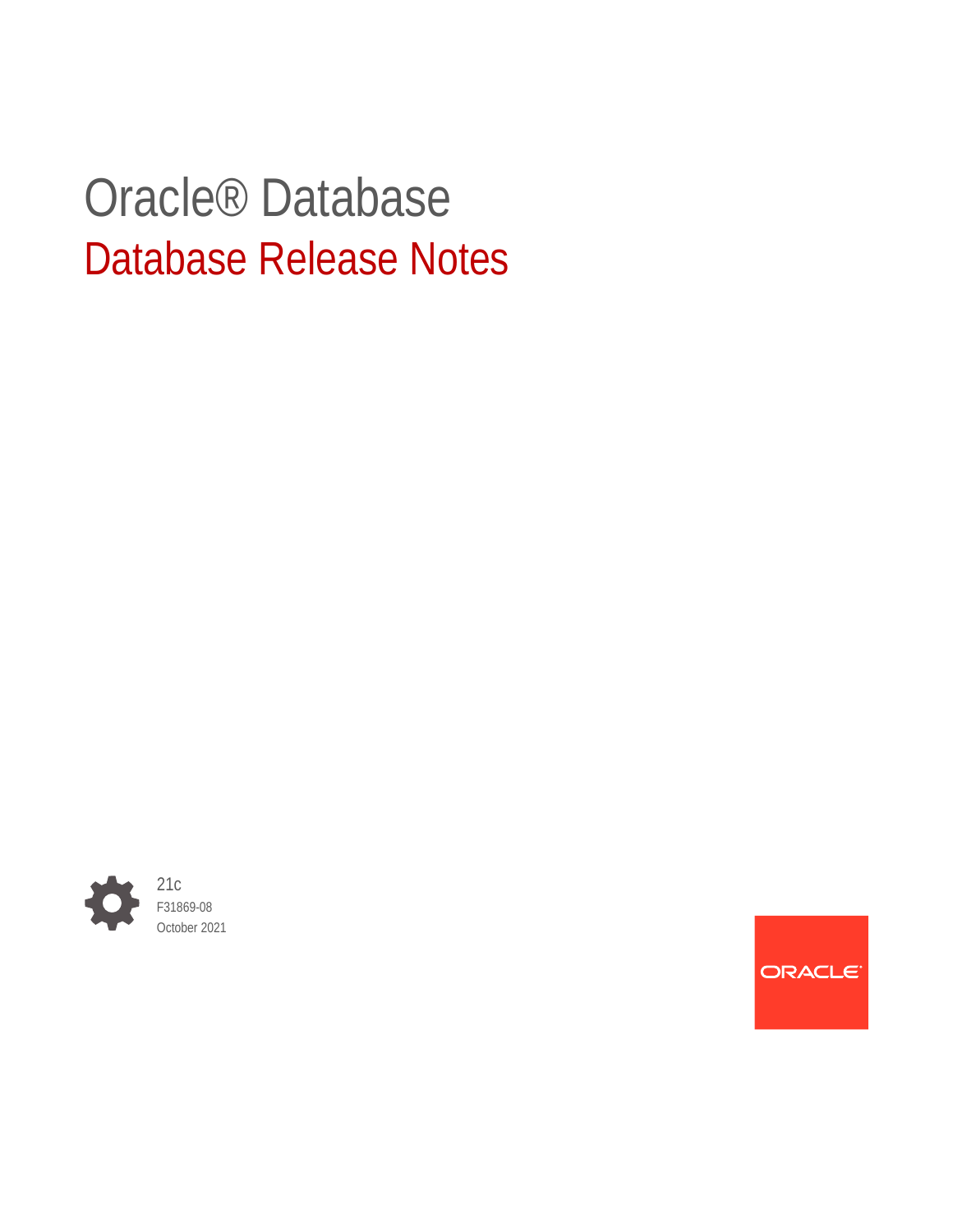Oracle Database Database Release Notes, 21c

F31869-08

Copyright © 2017, 2021, Oracle and/or its affiliates.

Primary Authors: Rhonda Day, Sunil Surabhi

This software and related documentation are provided under a license agreement containing restrictions on use and disclosure and are protected by intellectual property laws. Except as expressly permitted in your license agreement or allowed by law, you may not use, copy, reproduce, translate, broadcast, modify, license, transmit, distribute, exhibit, perform, publish, or display any part, in any form, or by any means. Reverse engineering, disassembly, or decompilation of this software, unless required by law for interoperability, is prohibited.

The information contained herein is subject to change without notice and is not warranted to be error-free. If you find any errors, please report them to us in writing.

If this is software or related documentation that is delivered to the U.S. Government or anyone licensing it on behalf of the U.S. Government, then the following notice is applicable:

U.S. GOVERNMENT END USERS: Oracle programs (including any operating system, integrated software, any programs embedded, installed or activated on delivered hardware, and modifications of such programs) and Oracle computer documentation or other Oracle data delivered to or accessed by U.S. Government end users are "commercial computer software" or "commercial computer software documentation" pursuant to the applicable Federal Acquisition Regulation and agency-specific supplemental regulations. As such, the use, reproduction, duplication, release, display, disclosure, modification, preparation of derivative works, and/or adaptation of i) Oracle programs (including any operating system, integrated software, any programs embedded, installed or activated on delivered hardware, and modifications of such programs), ii) Oracle computer documentation and/or iii) other Oracle data, is subject to the rights and limitations specified in the license contained in the applicable contract. The terms governing the U.S. Government's use of Oracle cloud services are defined by the applicable contract for such services. No other rights are granted to the U.S. Government.

This software or hardware is developed for general use in a variety of information management applications. It is not developed or intended for use in any inherently dangerous applications, including applications that may create a risk of personal injury. If you use this software or hardware in dangerous applications, then you shall be responsible to take all appropriate fail-safe, backup, redundancy, and other measures to ensure its safe use. Oracle Corporation and its affiliates disclaim any liability for any damages caused by use of this software or hardware in dangerous applications.

Oracle, Java, and MySQL are registered trademarks of Oracle and/or its affiliates. Other names may be trademarks of their respective owners.

Intel and Intel Inside are trademarks or registered trademarks of Intel Corporation. All SPARC trademarks are used under license and are trademarks or registered trademarks of SPARC International, Inc. AMD, Epyc, and the AMD logo are trademarks or registered trademarks of Advanced Micro Devices. UNIX is a registered trademark of The Open Group.

This software or hardware and documentation may provide access to or information about content, products, and services from third parties. Oracle Corporation and its affiliates are not responsible for and expressly disclaim all warranties of any kind with respect to third-party content, products, and services unless otherwise set forth in an applicable agreement between you and Oracle. Oracle Corporation and its affiliates will not be responsible for any loss, costs, or damages incurred due to your access to or use of third-party content, products, or services, except as set forth in an applicable agreement between you and Oracle.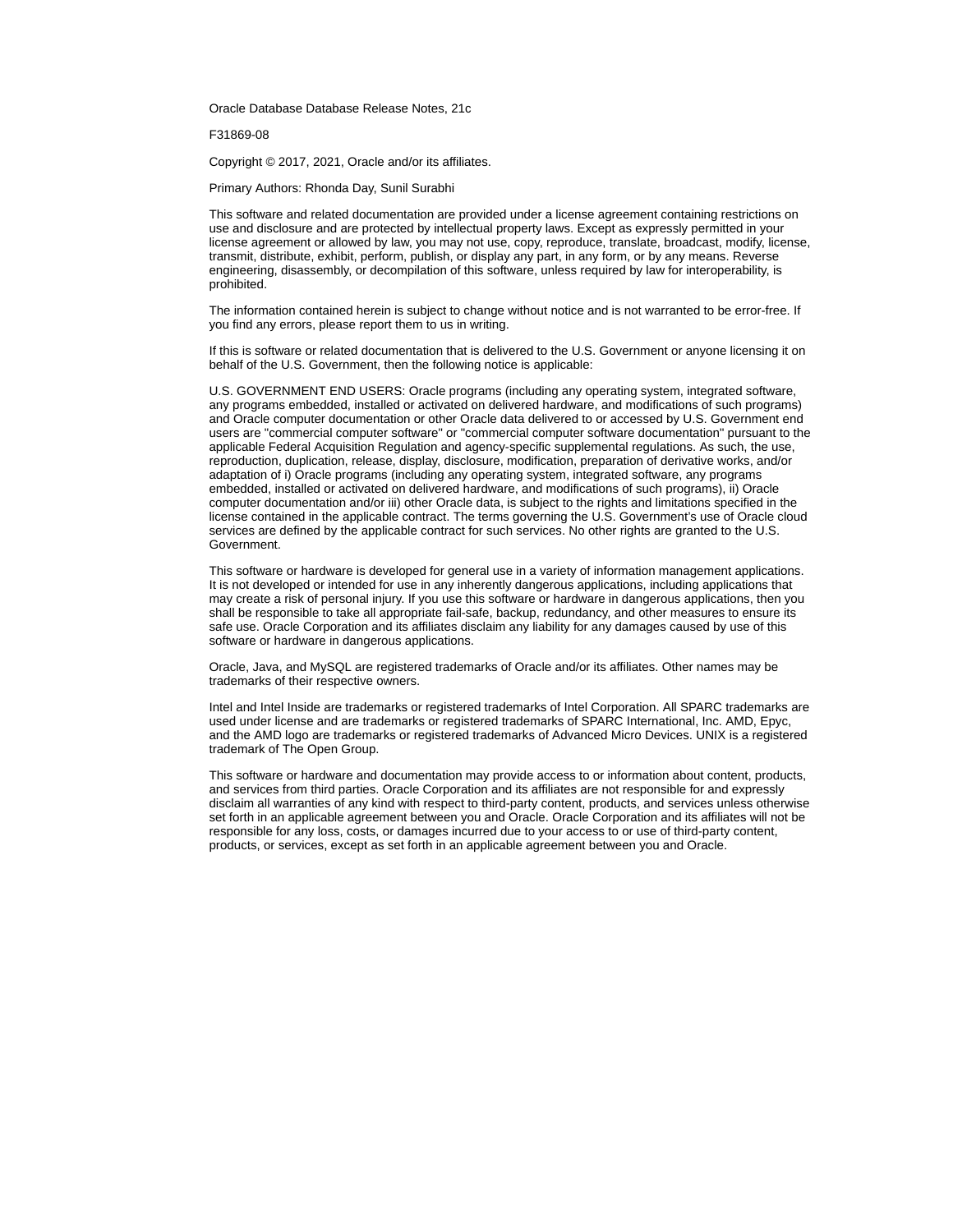# **Contents**

### [Preface](#page-4-0)

| Audience                           | $\mathsf{V}$ |
|------------------------------------|--------------|
| <b>Documentation Accessibility</b> | $\vee$       |
| <b>Related Resources</b>           | $\mathsf{V}$ |
| Conventions                        | vi           |
|                                    |              |

# 1 [Purpose of These Release Notes](#page-6-0)

## 2 [Issues Affecting All Platforms for Oracle Database 21c](#page-7-0)

| Features Not Available or Restricted in This Release of Oracle Database 21c | $2 - 1$ |
|-----------------------------------------------------------------------------|---------|
| Deprecated and Desupported Features for Oracle Database                     | $2 - 1$ |
| Other Readmes, Release Notes, or Installation Guides                        | $2 - 1$ |
| Open Bugs Affecting All Platforms                                           | $2 - 2$ |
| Oracle Database Enterprise Edition Known Bugs                               | $2 - 2$ |
| Bug 33096609                                                                | $2 - 2$ |
| Bug 33090781                                                                | $2 - 3$ |
| Oracle Database Vault Known Bugs                                            | $2 - 3$ |
| Bug 33109335                                                                | $2 - 3$ |
| Oracle Grid Infrastructure Known Bugs                                       | $2 - 3$ |
| Bug 31557965                                                                | $2 - 3$ |
| Oracle Sharding Known Bugs                                                  | $2 - 4$ |
| Bug 33156635                                                                | $2 - 4$ |
| Oracle Universal Installer Known Bugs                                       | $2 - 4$ |
| Bug 27120934                                                                | $2 - 4$ |
| Bug 27080535                                                                | $2 - 5$ |
| Bug 18336219                                                                | $2 - 5$ |

## 3 [Issues Affecting Linux for Oracle Database 21c](#page-12-0)

| Unsupported Products for Linux | $3 - 1$ |
|--------------------------------|---------|
| <b>Product Support</b>         | $3-1$   |

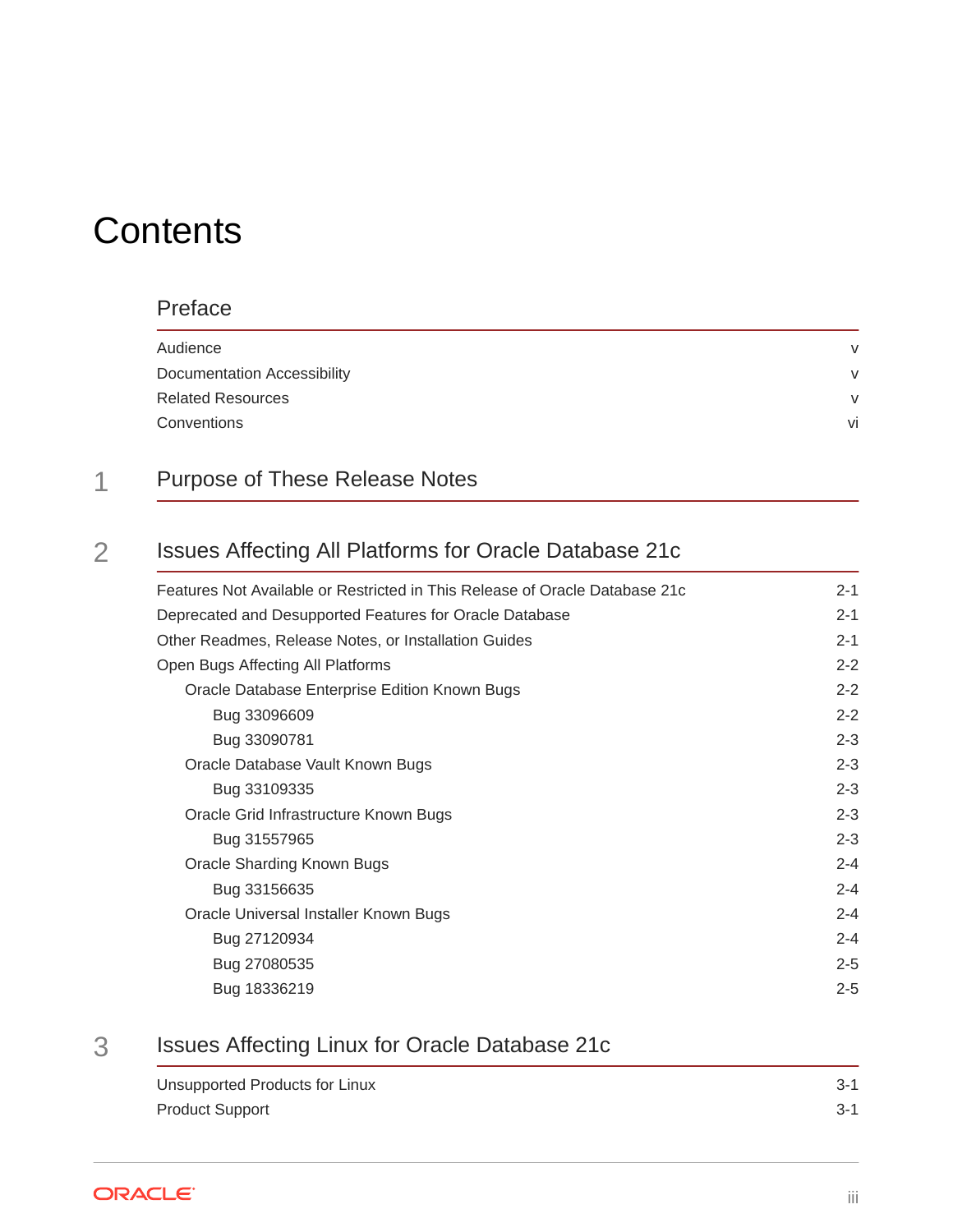| Linking Applications with Oracle Client Libraries for Linux | $3-2$ |
|-------------------------------------------------------------|-------|
| Preinstallation Requirements for the Linux Platform         | $3-2$ |
| Open Bugs Affecting Linux                                   | $3-2$ |
| Bug 33222396                                                | $3-2$ |
| Bug 33326105                                                | $3-3$ |

# 4 [Issues Affecting HP-UX Itanium for Oracle Database 21c](#page-15-0)

| <b>Product Support</b>                                              | $4 - 1$ |
|---------------------------------------------------------------------|---------|
| Linking Applications with Oracle Client Libraries for HP-UX Itanium | $4 - 1$ |
| Preinstallation Requirements for HP-UX Itanium                      | $4 - 1$ |
| Installation, Configuration, and Upgrade Issues for HP-UX Itanium   | $4 - 1$ |
| Bug 33072934                                                        | $4-2$   |

# 5 [Issues Affecting Microsoft Windows for Oracle Database 21c](#page-17-0)

| Product Support for Microsoft Windows                                 | $5 - 1$ |
|-----------------------------------------------------------------------|---------|
| Installation, Configuration, and Upgrade Issues for Microsoft Windows | $5 - 1$ |
| Bug 31618110                                                          | $5 - 2$ |
| Bug 31623788                                                          | $5 - 2$ |
| Bug 31624542                                                          | $5 - 2$ |
| Bug 31654946                                                          | $5 - 2$ |
| Bug 31660201                                                          | $5-3$   |
| Bug 31666299                                                          | $5-3$   |
| Bug 32987272                                                          | $5-3$   |
| Bug 33030281                                                          | $5-3$   |
| Bug 33169497                                                          | $5 - 4$ |
| Bug 33212356                                                          | $5 - 4$ |
| Bug 33279556                                                          | $5 - 4$ |
| Bug 33382160                                                          | $5-5$   |
|                                                                       |         |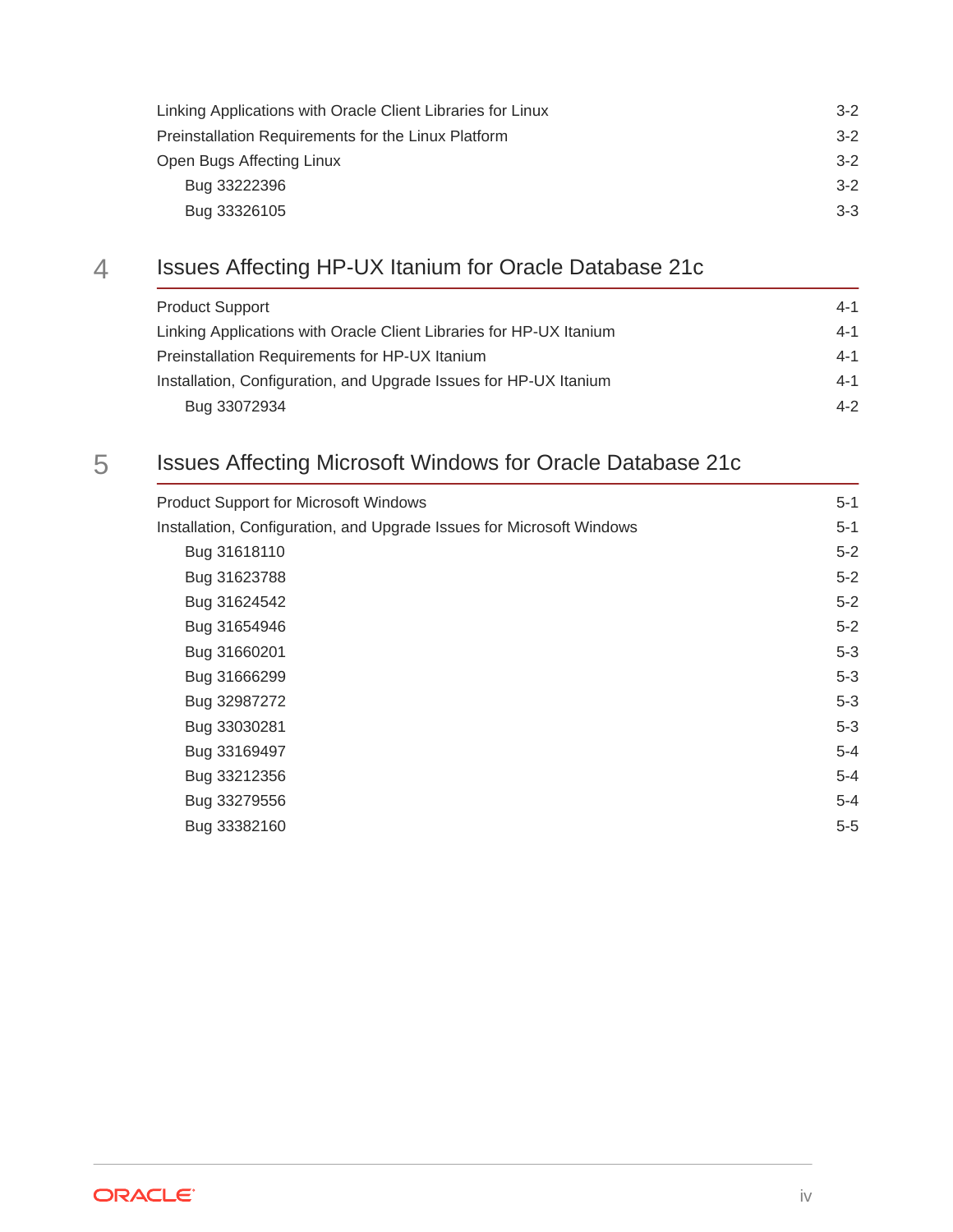# <span id="page-4-0"></span>Preface

This document describes last-minute features and changes that are not included in the Oracle Database Documentation Library for Oracle Database 21c.

Starting with Oracle Database 18c, the readme and platform-specific release notes have been combined into one document. The second chapter of this document contains generic information. Subsequent chapters of this document contain platform-specific information. The last chapter of this document contains last-minute changes not included in the Oracle Database documentation library.

- **Audience**
- Documentation Accessibility
- Related Resources
- **[Conventions](#page-5-0)**

# Audience

This document is relevant only to Oracle Database 21c and documents new features, changes, unsupported products, preinstallation requirements, generic and platform-specific bug fixes, and known issues that are not included in the Oracle Database documentation library.

# Documentation Accessibility

For information about Oracle's commitment to accessibility, visit the Oracle Accessibility Program website at <http://www.oracle.com/pls/topic/lookup?ctx=acc&id=docacc>.

#### **Access to Oracle Support**

Oracle customers that have purchased support have access to electronic support through My Oracle Support. For information, visit <http://www.oracle.com/pls/topic/lookup?ctx=acc&id=info> or visit <http://www.oracle.com/pls/topic/lookup?ctx=acc&id=trs> if you are hearing impaired.

## Related Resources

Refer to the following documentation for more information related to this release:

- <http://docs.oracle.com/en/database/database.html>
- For licensing information, refer to *Oracle Database Licensing Information User Manual*.
- Additional readme or release notes files also exist. Refer to [Other Readmes, Release](#page-7-0) [Notes, or Installation Guides.](#page-7-0)

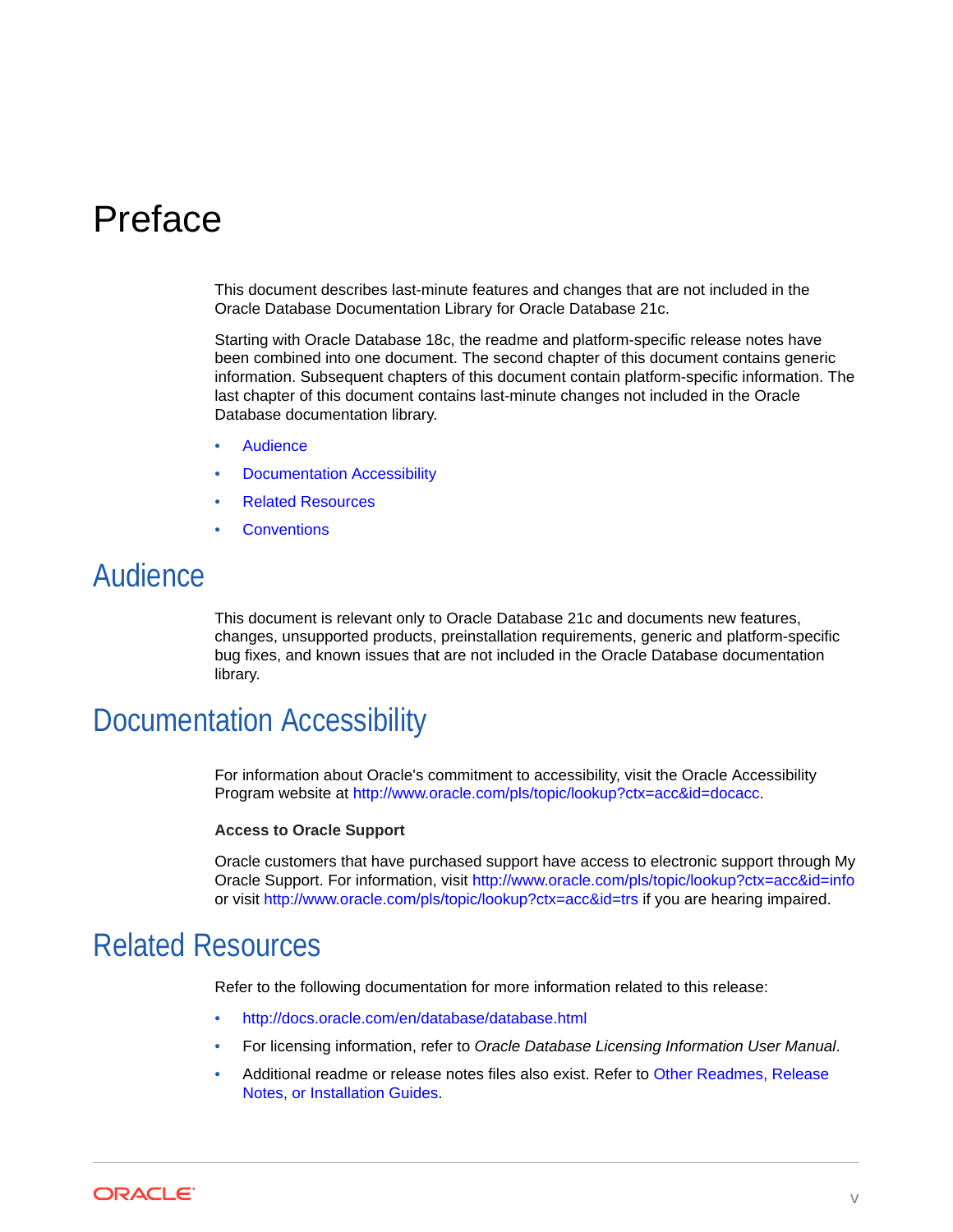# <span id="page-5-0"></span>**Conventions**

The following text conventions are used in this document:

| <b>Convention</b> | <b>Meaning</b>                                                                                                                            |
|-------------------|-------------------------------------------------------------------------------------------------------------------------------------------|
| boldface          | Boldface type indicates graphical user interface elements associated<br>with an action, or terms defined in text or the glossary.         |
| italic            | Italic type indicates book titles, emphasis, or placeholder variables for<br>which you supply particular values.                          |
| monospace         | Monospace type indicates commands within a paragraph, URLs, code<br>in examples, text that appears on the screen, or text that you enter. |

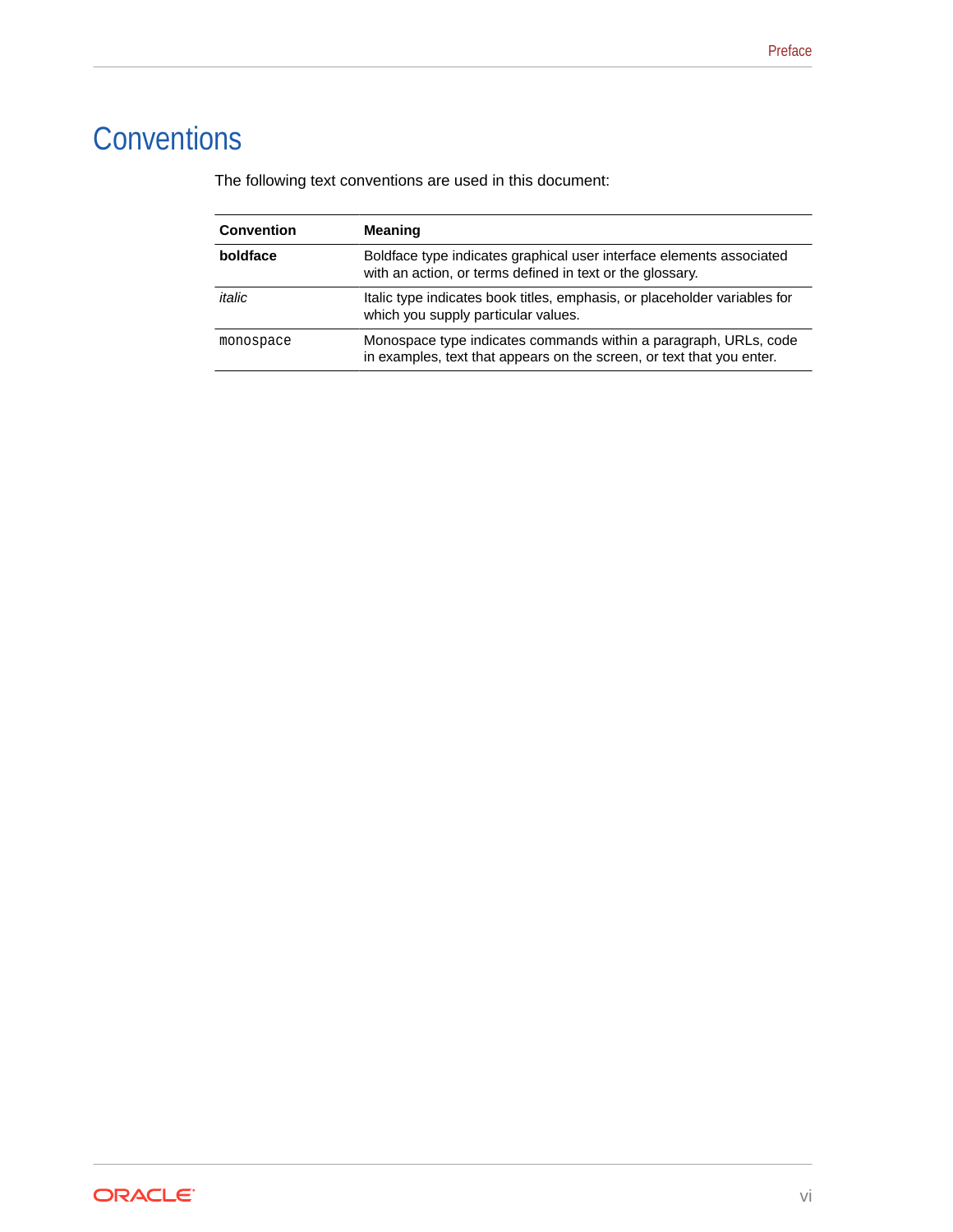# <span id="page-6-0"></span>1 Purpose of These Release Notes

This topic briefly describes the purpose of these release notes.

Updates to this document can occur after it is released. Check for updates to this document and view other Oracle documentation at:

<http://docs.oracle.com/en/database/database.html>

For licensing information, refer to *Oracle Database Licensing Information User Manual*.

Additional readme or release notes files also exist. Refer to the [Other Readmes, Release](#page-7-0) [Notes, or Installation Guides.](#page-7-0)

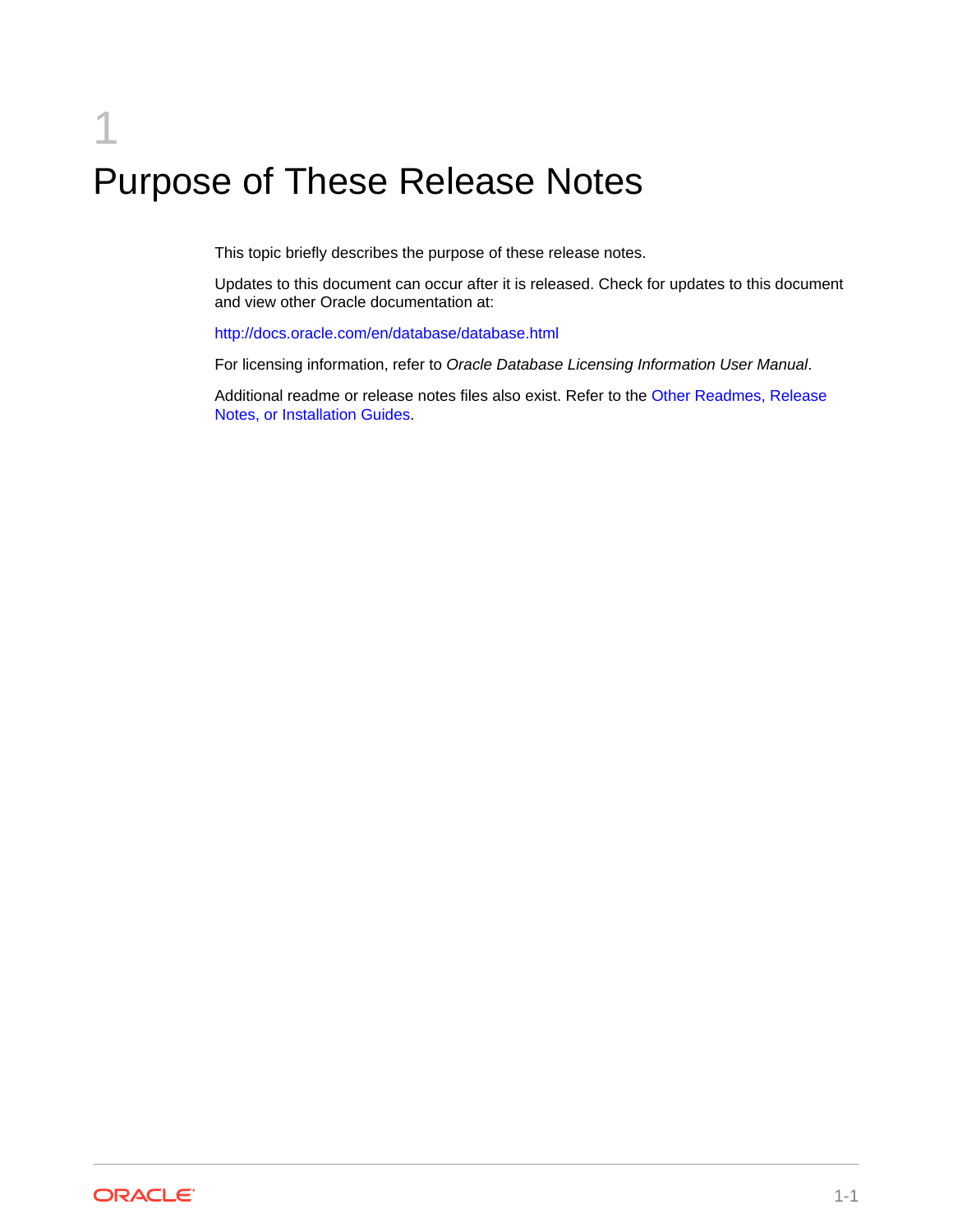# Issues Affecting All Platforms for Oracle Database 21c

These topics contain last-minute features and changes that affect all platforms for Oracle Database 21c.

- Features Not Available or Restricted in This Release of Oracle Database 21c This topic describes features that are not available or are restricted for Oracle Database 21c.
- Deprecated and Desupported Features for Oracle Database This topic describes deprecated and desupported features for Oracle Database 21c.
- Other Readmes, Release Notes, or Installation Guides There are additional documents for Oracle products that are associated with this Oracle Database release.
- [Open Bugs Affecting All Platforms](#page-8-0) This section describes known bugs in Oracle Database 21c that affect all platforms.

# Features Not Available or Restricted in This Release of Oracle Database 21c

This topic describes features that are not available or are restricted for Oracle Database 21c.

- The Pilot utility is not available on Microsoft Windows for Oracle Database 21c.
- Intelligent Platform Management Interface (IPMI) is not available on Microsoft Windows for Oracle Database release 21c.
- Oracle Real Application Clusters (Oracle RAC) in the Oracle Cloud Oracle Database Cloud Services (DBCS) does not offer the option to deploy Oracle RAC on bare metal servers. Instead, choose option "Oracle RAC on VMs" to deploy Oracle RAC.

# Deprecated and Desupported Features for Oracle Database

This topic describes deprecated and desupported features for Oracle Database 21c.

Oracle Database 21c introduces behavior changes for your database in addition to new features. Changes in behavior include deprecated and desupported initialization parameters, options, syntax, and the deprecation and desupport of features and components. For more information, see the *Oracle Database Upgrade Guide*.

# Other Readmes, Release Notes, or Installation Guides

There are additional documents for Oracle products that are associated with this Oracle Database release.



<span id="page-7-0"></span>2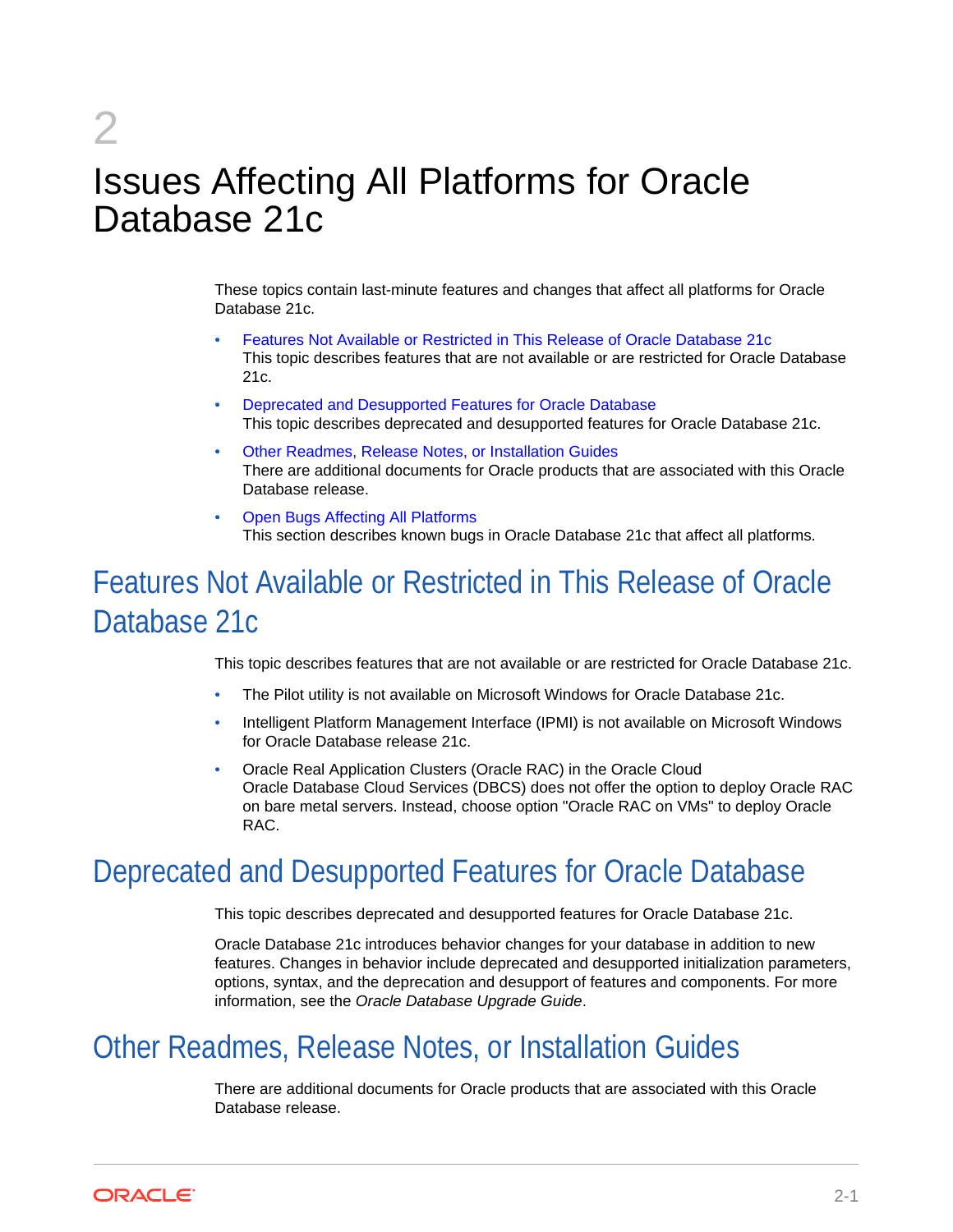<span id="page-8-0"></span>Refer to the following Oracle products and the location of their associated readme, release notes, or installation guide for additional information:

| <b>Product</b>                       | <b>Document</b>                                                                                           |
|--------------------------------------|-----------------------------------------------------------------------------------------------------------|
| <b>Oracle Application</b><br>Express | Oracle Application Express Release Notes and the Oracle Application<br><b>Express Installation Guide.</b> |
| Oracle ODBC Driver                   | <b>ODBC Driver Release Notes</b>                                                                          |
| $Pro*C$                              | Pro*C/C++ Release Notes                                                                                   |
| Pro*COBOL                            | Pro*COBOL Release Notes                                                                                   |
| SQL*Plus                             | SQL*Plus Release Notes                                                                                    |

#### **Table 2-1 Other Oracle Products Documentation**

# Open Bugs Affecting All Platforms

This section describes known bugs in Oracle Database 21c that affect all platforms.

- Oracle Database Enterprise Edition Known Bugs These are the Oracle Database Enterprise Edition bugs in Oracle Database 21c.
- [Oracle Database Vault Known Bugs](#page-9-0) These are the Oracle Database Vault known bugs in Oracle Database 21c.
- [Oracle Grid Infrastructure Known Bugs](#page-9-0) These are the Oracle Grid Infrastructure known bugs in Oracle Database 21c.
- [Oracle Sharding Known Bugs](#page-10-0) These are the Oracle Sharding known bugs in Oracle Database 21c.
- [Oracle Universal Installer Known Bugs](#page-10-0) These are the Oracle Universal Installer (OUI) bugs in Oracle Database 21c.

## Oracle Database Enterprise Edition Known Bugs

These are the Oracle Database Enterprise Edition bugs in Oracle Database 21c.

- Bug 33096609
- [Bug 33090781](#page-9-0)

### Bug 33096609

Users who have enabled Oracle Sharding and are using Oracle Native Encryption to communicate between the shard catalog and the shards should be aware that sharding uses database links to communicate from the catalog database to the shards, and also enables shared servers (dispatcher) on the catalog database. This combination of settings is currently an issue and some sharding features such as cross-shard queries fail.

#### **Workaround:**

In Oracle Database Release 19c or later, it is no longer necessary to enable shared servers on the catalog database and we recommend that, if you are using Oracle Native Encryption with sharding, you should disable shared servers on the catalog database. This can be done by setting the database parameter shared servers to  $0$ 

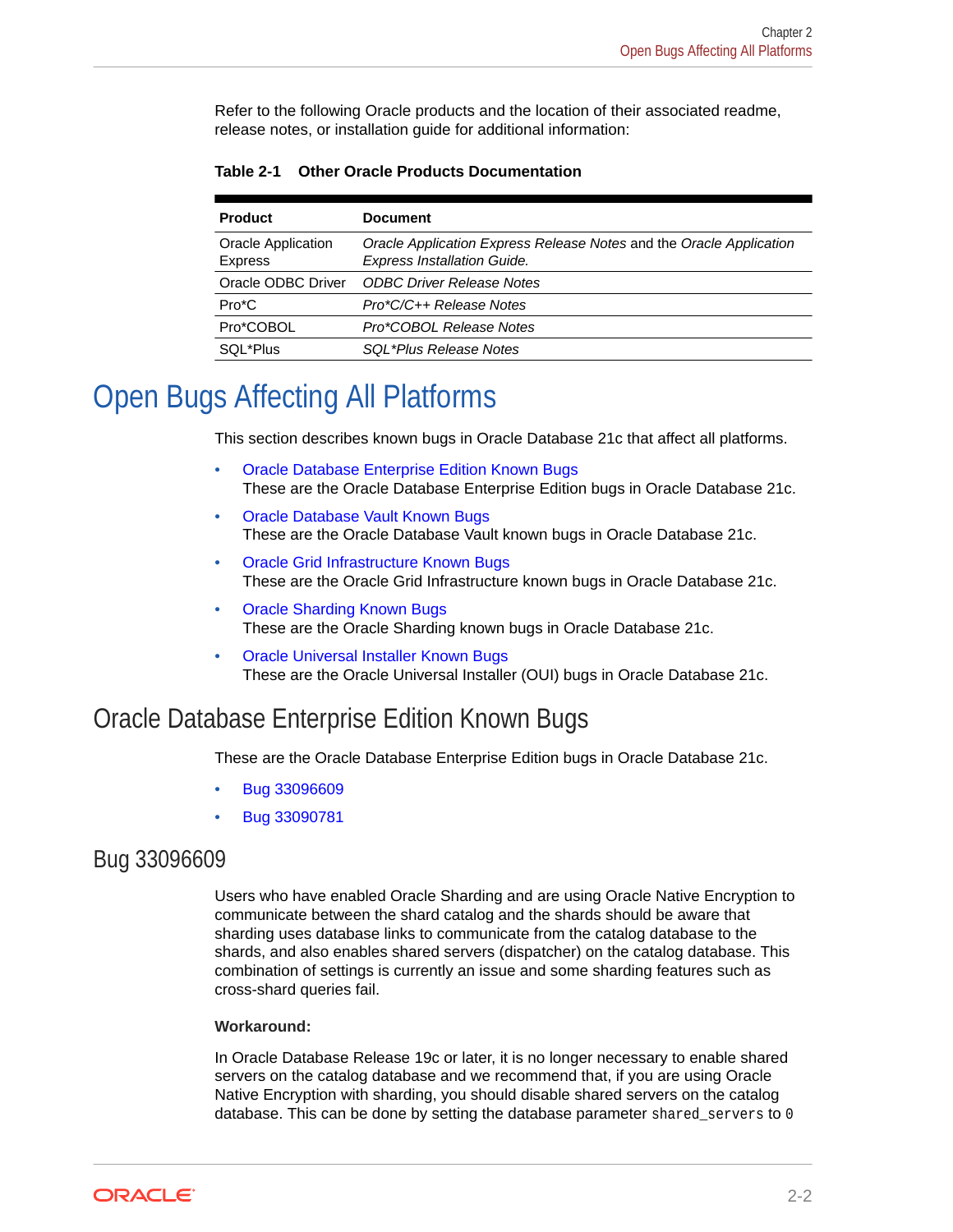and restarting Oracle. This is a global parameter that must be set in the multitenant container database.

### <span id="page-9-0"></span>Bug 33090781

If the Oracle Database user password has expired, then you might not be able to use the password command to change the password if the network encryption is enabled.

#### **Workaround:**

Contact your database administrator to change or reset the password.

### Oracle Database Vault Known Bugs

These are the Oracle Database Vault known bugs in Oracle Database 21c.

• Bug 33109335

### Bug 33109335

For all Oracle Scheduler jobs, if the following conditions are met, then the jobs fail with error ORA-01031:

- The job must access Oracle Database Vault protected objects.
- The jobs are owned by a non-SYS user.
- The job must be started before Oracle Database Vault is enabled in the database.

#### **Workaround:**

For all jobs failing with error ORA-01031, disable and reenable the job with a user with Oracle Database Vault enabled. If the user enabling the job is not same as the job owner, then scheduler authorization is necessary. The authorization looks like:

```
execute dbms_macadm.authorize_scheduler_user('user_who_enabled_job', 
'job_owner');
```
## Oracle Grid Infrastructure Known Bugs

These are the Oracle Grid Infrastructure known bugs in Oracle Database 21c.

• Bug 31557965

### Bug 31557965

If there is a failure while running the root script and the following information is found in the installation log, then the Apache Tomcat port is already in use by another process:

```
2020/02/25 00:25:52 CLSRSC-594: Executing installation step 18 of 19: 
'ConfigNode'.
QoS Management Server could not be started.
PRCR-1079 : Failed to start resource ora.qosmserver
TCC-0004: The container was not able to start.
Failed to create a new RMI registry.Port already in use: 8895;
```
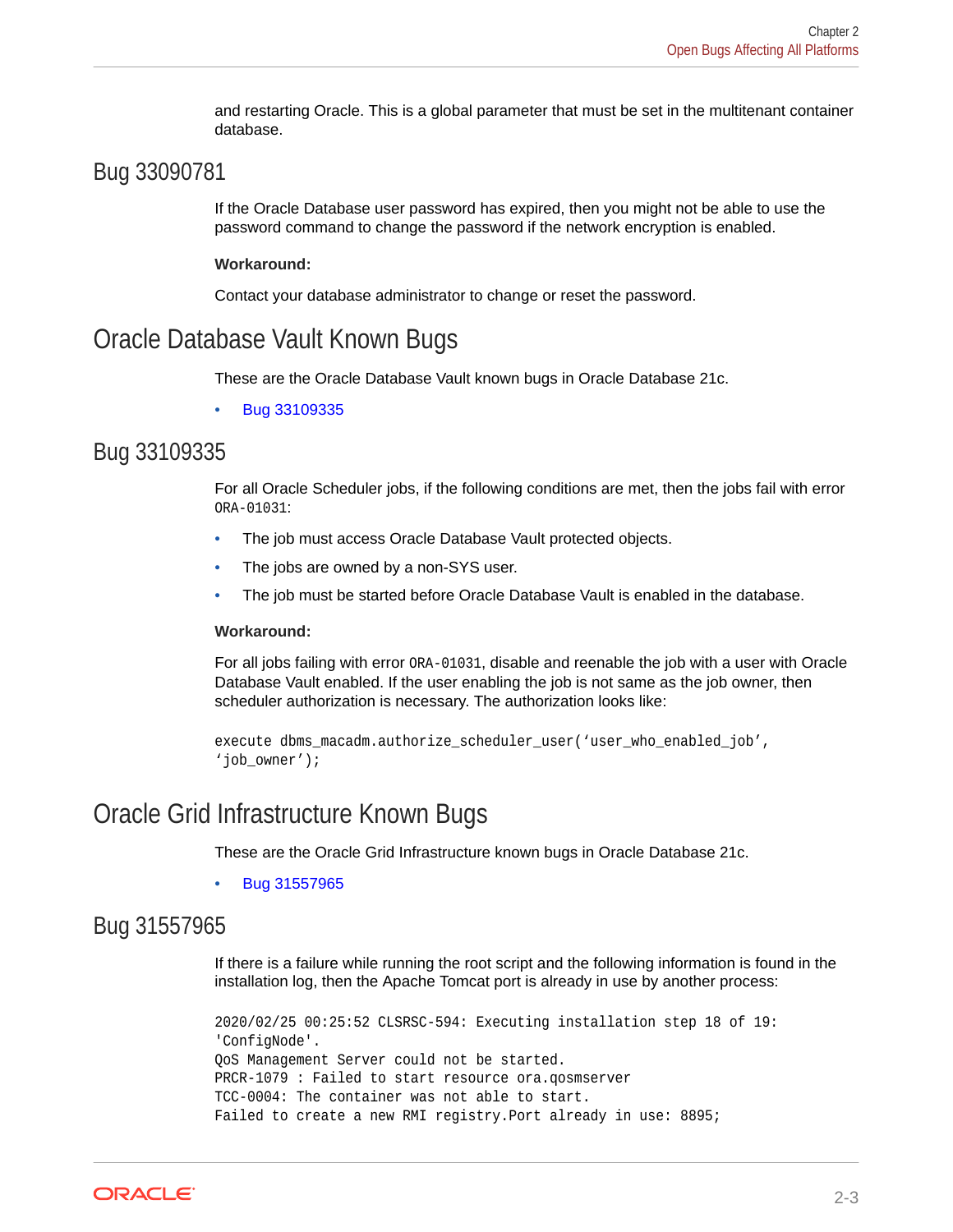#### <span id="page-10-0"></span>**Workaround:**

Identify the process holding the Apache Tomcat port, shut it down, and rerun the root script. If this is not possible, then do the following (where the <newrmiport> and <newhttpport> are port numbers that are not in use, not in the privileged range, and are not 8888 or 8895) and then rerun the root script:

| <b>Error Message Report Port Number</b> | Workaround                                                        |
|-----------------------------------------|-------------------------------------------------------------------|
| 8895                                    | srvctl modify gosmserver -rmiport<br><newrmiport></newrmiport>    |
| 8888                                    | sryctl modify gosmserver -httpport<br><newhttpport></newhttpport> |

### Oracle Sharding Known Bugs

These are the Oracle Sharding known bugs in Oracle Database 21c.

• Bug 33156635

### Bug 33156635

When running Oracle RAC or Oracle Restart in a role-separated environment, where the Oracle RAC or Oracle Restart account is different from the Oracle Database account, performing administrative operations for sharding or for Global Data Services (GDS) can result in error GSM-45029: SQL ERROR NO MORE DATA TO READ FROM SOCKET when connected through a listener that runs in the Oracle RAC or Oracle Restart account.

#### **Workaround:**

In order to mitigate this issue, start a listener in the Oracle Database account on the sharded catalog database, and on each shard, if one is not already running. This listener can be used to connect and perform administrative operations, and can also be used when providing an Oracle Database Transparent Network Substrate (TNS) address when one is required for administrative commands, such as add shard.

# Oracle Universal Installer Known Bugs

These are the Oracle Universal Installer (OUI) bugs in Oracle Database 21c.

- Bug 27120934
- [Bug 27080535](#page-11-0)
- [Bug 18336219](#page-11-0)

### Bug 27120934

After downgrading Oracle Clusterware using the Grid Setup Wizard, from Oracle Database 21c to Oracle Clusterware release 12.1 or release 11.2, the unused data files of the Oracle Grid Infrastructure Management Repository (GIMR) of the 21c Oracle Grid Infrastructure home could still be present in the disk group.

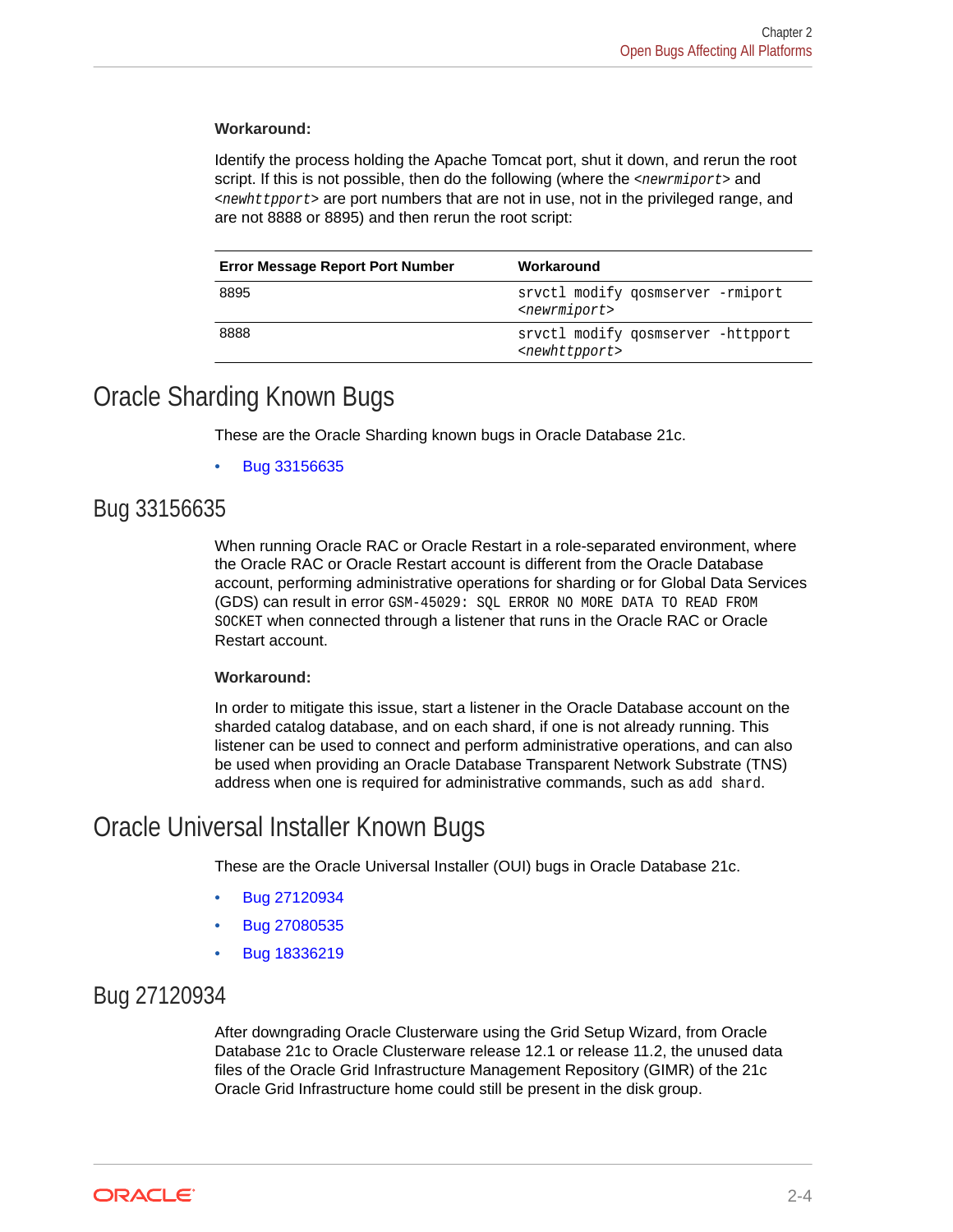#### <span id="page-11-0"></span>**Workaround:**

Before starting the downgrade procedure using the Grid Setup Wizard, delete the GIMR database using the following command:

<Active\_GI\_HOME>/bin/dbca -silent -deleteDatabase -sourceDB -MGMTDB

### Bug 27080535

When deinstalling Oracle Grid Infrastructure for a standalone server home with an Oracle Management Server configuration, the emConfig.txt file in ORACLE\_BASE/admin/emca is not deleted.

#### **Workaround:**

To remove the emConfig.txt file, run the following command:

rm -rf \$ORACLE\_BASE/admin/emca/emConfig.txt

During the last ORACLE\_HOME deinstallation, to remove ORACLE\_BASE, run the following command after the deinstallation tool exits:

rm -rf \$ORACLE\_BASE

#### Bug 18336219

Oracle Database installer does not check if the password specified for ASMSNMP on the Specify Management Options screen is correct. If you proceed with the configuration and specify an incorrect password, then Oracle Enterprise Manager Cloud Control cannot discover details and monitor the Oracle ASM instance.

#### **Workaround #1:**

Ensure that the correct password (the same password specified earlier during the Oracle Grid Infrastructure for a cluster installation) is specified in the Specify Management Options screen of Oracle Database installer.

#### **Workaround #2:**

On the Oracle Enterprise Manager Cloud Control portal, navigate to the Oracle ASM credentials screen and update the password for ASMSNMP. Once the password is saved on Oracle Enterprise Manager Cloud Control, the Oracle ASM monitoring starts working.

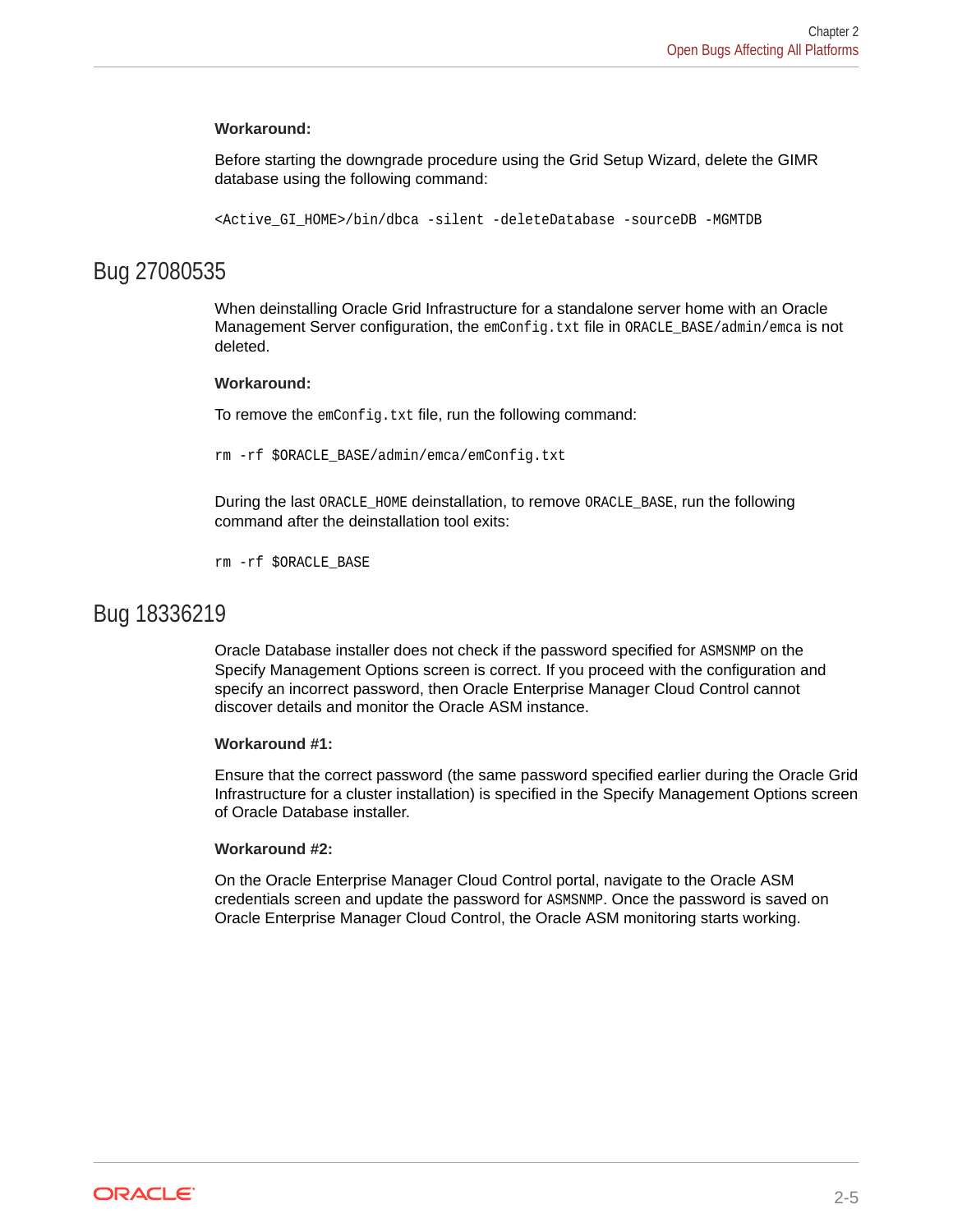# <span id="page-12-0"></span>3 Issues Affecting Linux for Oracle Database 21c

These topics contain last-minute features and changes for Linux for Oracle Database 21c.

- Unsupported Products for Linux This topic describes products or features that are unavailable for Oracle Database 21c.
- Product Support This topic describes the supported products or features for Oracle Database 21c.
- [Linking Applications with Oracle Client Libraries for Linux](#page-13-0) You must use the dynamic Oracle client libraries to link the client code on Linux.
- [Preinstallation Requirements for the Linux Platform](#page-13-0) Refer to the installation guides for the preinstallation requirements for Oracle Database 21c.
- **[Open Bugs Affecting Linux](#page-13-0)** This topic contains last-minute features and changes for Oracle Database 21c.

# Unsupported Products for Linux

This topic describes products or features that are unavailable for Oracle Database 21c.

In addition to the list of unavailable products or features in this release of Oracle Database 21c, the following product is not supported for Linux:

• IPv6 Networks Support

The IPv6 based IP addresses to configure the private networks for a cluster is not supported on IBM: Linux on System z. It is currently under testing and the support will be announced after testing is successfully complete.

# Product Support

This topic describes the supported products or features for Oracle Database 21c.

The supported products or features are:

• Database Smart Flash Cache Support

Database Smart Flash Cache is supported on Oracle Linux.

• Oracle ACFS and Oracle ADVM Support

Although Oracle ADVM supports raw disks in Oracle Automatic Storage Management disk groups, Oracle ADVM device special files created through raw are not supported; Oracle ADVM only supports block device special files.

For the latest information about supported platforms and releases, see the Note 1369107.1 on My Oracle Support at [https://support.oracle.com](https://support.oracle.com/)

• Oracle ASM Filter Driver Support

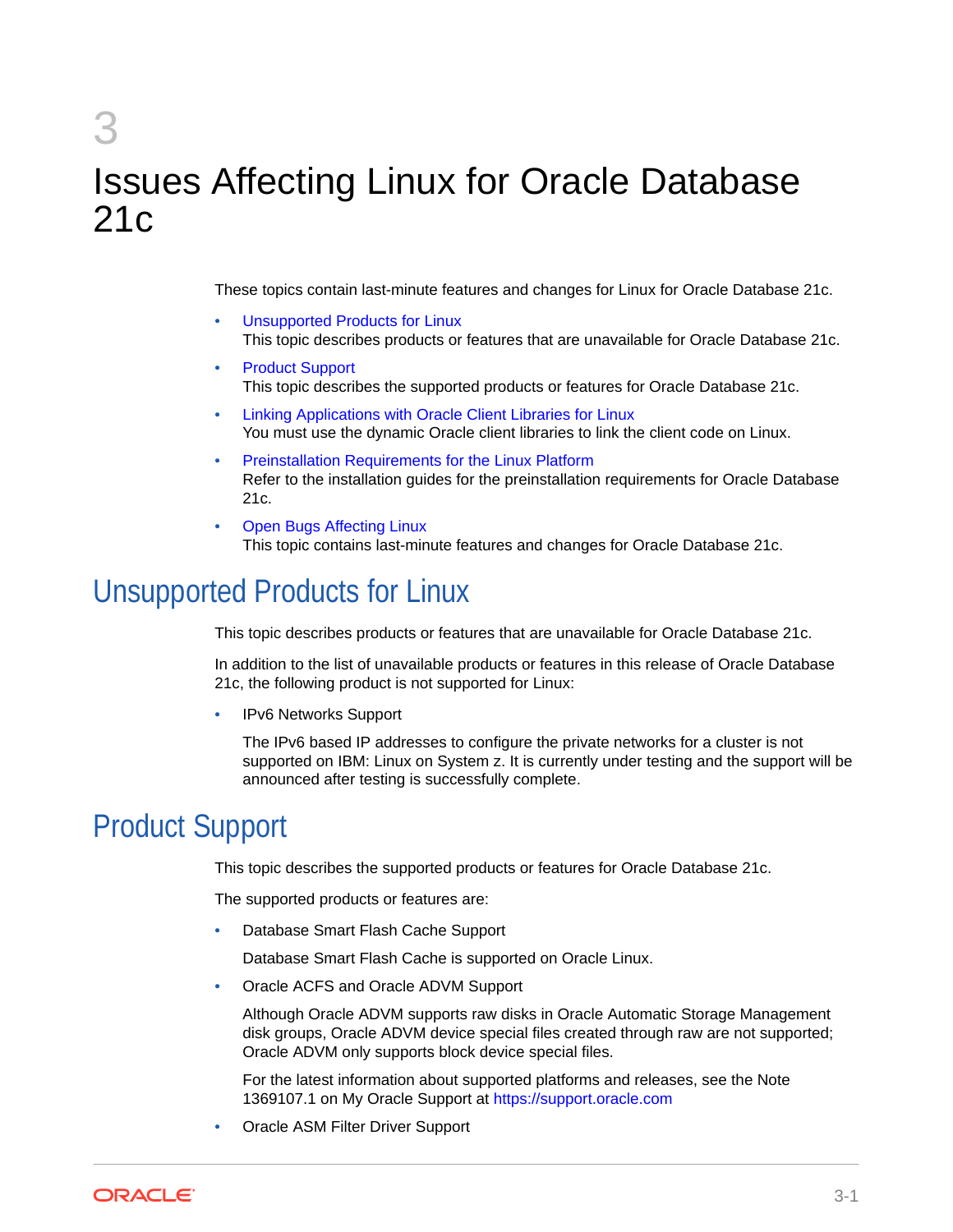Oracle Automatic Storage Management Filter Driver (Oracle ASMFD) is supported only on Linux x86-64.

<span id="page-13-0"></span>• Share-based Instance Caging

Share-based Instance Caging is supported on Oracle Linux.

- Minimum Kernel Version Required for Oracle ASM library driver (Oracle ASMLIB) For Oracle Database 21c, to use Oracle ASM library driver (Oracle ASMLIB) on Oracle Linux 8 or Red Hat Enterprise Linux 8, use the following kernel versions:
	- Oracle Linux 8 with 5.4.17-2036.102.0.2.el8uek.x86\_64 or later
	- Red Hat Enterprise Linux 8 with 4.18.0-305.3.1.el8\_4.x86\_64 or later
- Debian Support on Linux x86-64

Oracle Database Client supports Debian GNU/Linux 10 starting with release 21.4. Oracle Database Client supports only 64-bit client installations on Debian.

# Linking Applications with Oracle Client Libraries for Linux

You must use the dynamic Oracle client libraries to link the client code on Linux.

Do not link the static Oracle client libraries.

# Preinstallation Requirements for the Linux Platform

Refer to the installation guides for the preinstallation requirements for Oracle Database 21c.

# Open Bugs Affecting Linux

This topic contains last-minute features and changes for Oracle Database 21c.

- Bug 33222396
- [Bug 33326105](#page-14-0)

## Bug 33222396

Unable to build Oracle  $C++$  Call Interface (OCCI) applications with  $g++8$  using the demo make file.

#### **Workaround**

To ensure that  $C++$  applications built with  $g++8$  work with Oracle  $C++$  Call Interface (OCCI), use these compilation options:

If the application does not use  $C_{++}$  11 features, then use the compilation option:

-D\_GLIBCXX\_USE\_CXX11\_ABI=0 -Wno-narrowing

If the application uses  $C_{++}$  11 features, then use the compilation option:

-Wno-narrowing

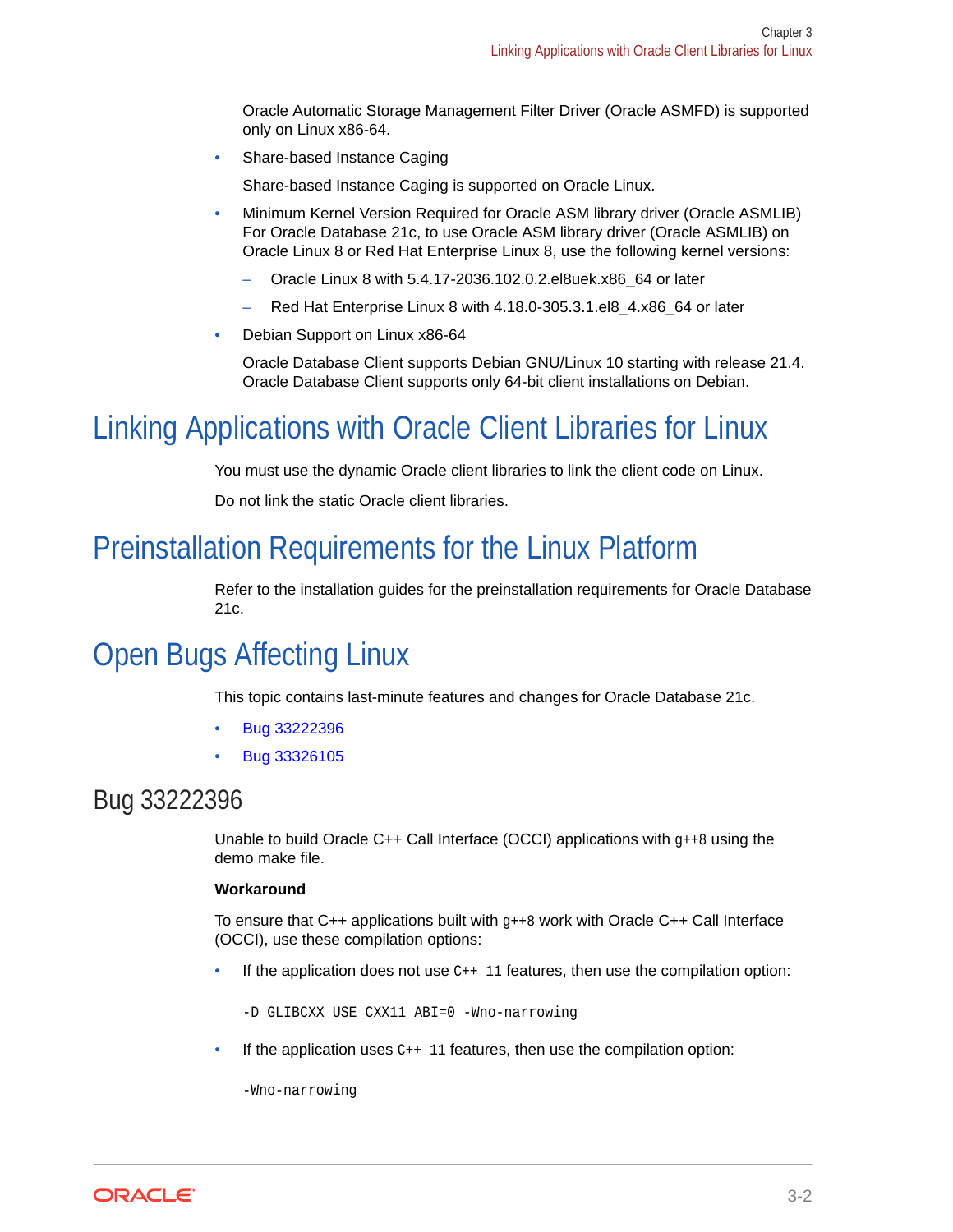<span id="page-14-0"></span>Link the application with \$ORACLE\_HOME/lib/libocci\_gcc53.so.21.1 instead of the default libocci.so.21.1.

```
Note:
libocci_gcc53.so.21.1 is not part of the Instant Client zip or RPMs.
libocci_gcc53.so.21.1 is available from the regular client installation.
```
# Bug 33326105

Building Pro\*C Applications on Debian Systems.

#### **Workaround**

To build Pro\*C applications on Debian systems:

Apply patch 33326105 or manually add the following GCC path to the Pro\*C configuration file pcscfg.cfg:

sys\_include=/usr/lib/gcc/x86\_64-linux-gnu/8/include

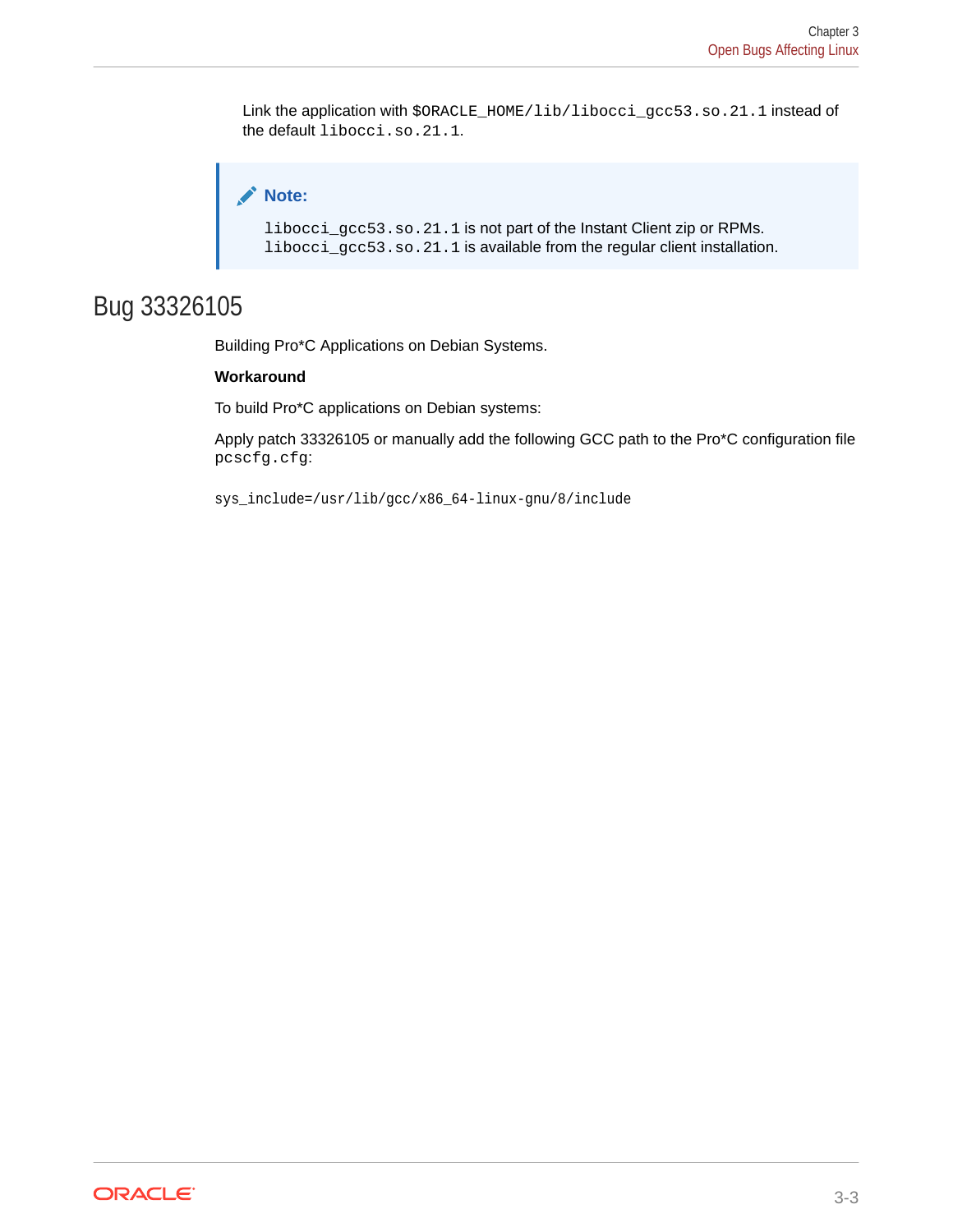# <span id="page-15-0"></span>4

# Issues Affecting HP-UX Itanium for Oracle Database 21c

These topics contain last-minute features and changes for HP-UX Itanium for Oracle Database 21c.

- Product Support There are no supported products or features for Oracle Database 21c on HP-UX Itanium at this time.
- Linking Applications with Oracle Client Libraries for HP-UX Itanium You must use the dynamic Oracle client libraries to link the client code on HP-UX Itanium.
- Preinstallation Requirements for HP-UX Itanium Refer to the installation guides for the preinstallation requirements for Oracle Database 21c.
- Installation, Configuration, and Upgrade Issues for HP-UX Itanium This topic describes information about issues that affect Oracle Database installation, configuration, and upgrade.

# Product Support

There are no supported products or features for Oracle Database 21c on HP-UX Itanium at this time.

# Linking Applications with Oracle Client Libraries for HP-UX Itanium

You must use the dynamic Oracle client libraries to link the client code on HP-UX Itanium.

Do not link the static Oracle client libraries.

# Preinstallation Requirements for HP-UX Itanium

Refer to the installation guides for the preinstallation requirements for Oracle Database 21c.

# Installation, Configuration, and Upgrade Issues for HP-UX Itanium

This topic describes information about issues that affect Oracle Database installation, configuration, and upgrade.

• [Bug 33072934](#page-16-0)

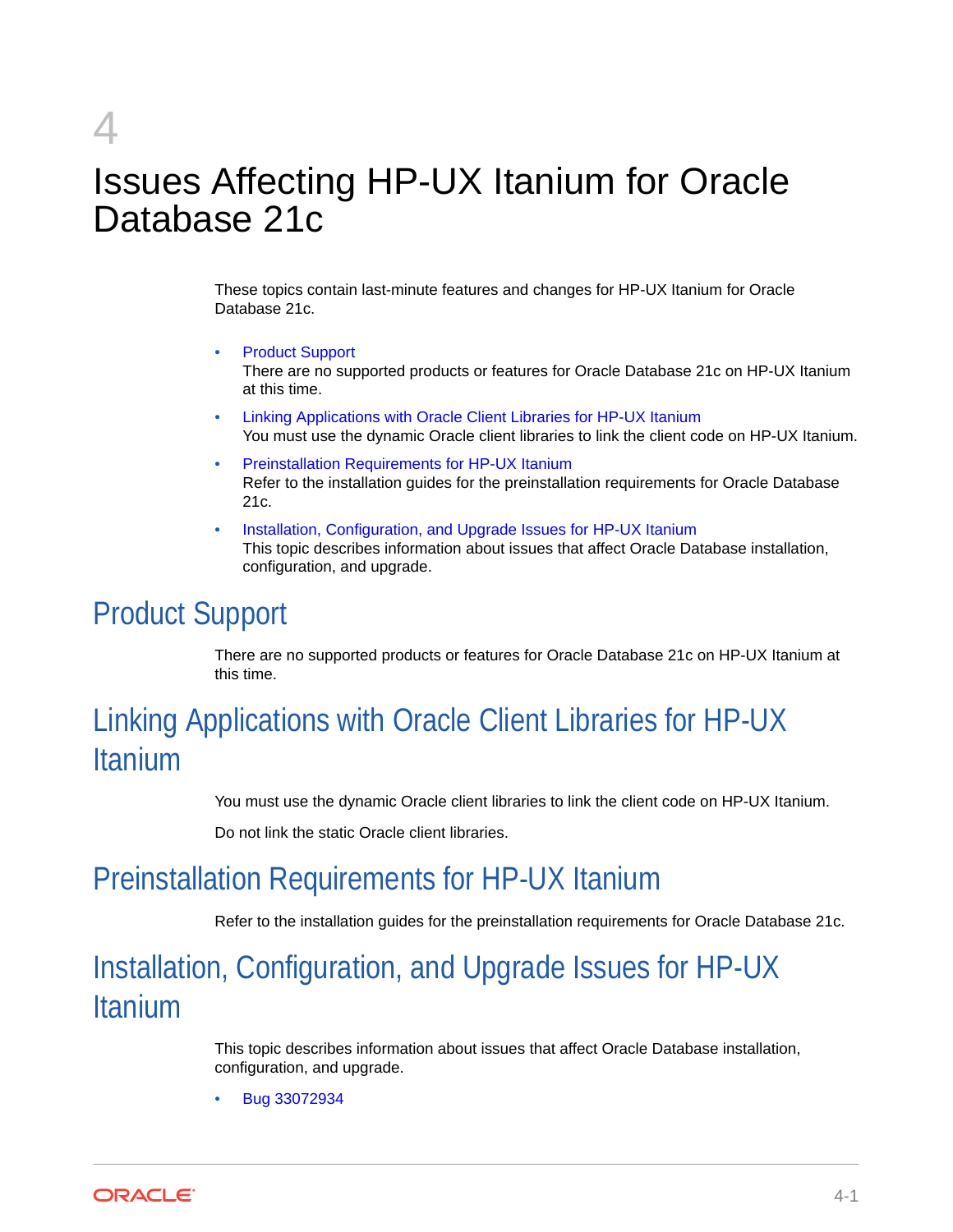### <span id="page-16-0"></span>Bug 33072934

When you install Oracle Grid infrastructure 21c on an IPv6 cluster, you get the following error during the Oracle home and Oracle base check:

```
[INS-44002] The Oracle home location contains directories or files on 
following remote
         nodes: [<local_node>-ipv6]. These nodes will be ignored and not 
participate in the configured
         Grid Infrastructure
```
#### **Workround**

This issue occurs due to Java 8 built with Oracle Grid infrastructure 21c. To resolve this issue:

- **1.** Contact HPE and apply the fix for SR/Ticket QXCR1001807522.
- **2.** Refer to the Known Issues section of the HPE Java 8 web page.
- **3.** Perform the following steps to apply patch libnet.so:
	- **a.** Download the libnet.so file from the HPE website.
	- **b.** Update the libnet.so file in the path jdk/jre/lib/IA64W/ of the Oracle Grid Infrastructure home.
	- **c.** Run gridSetup.sh.

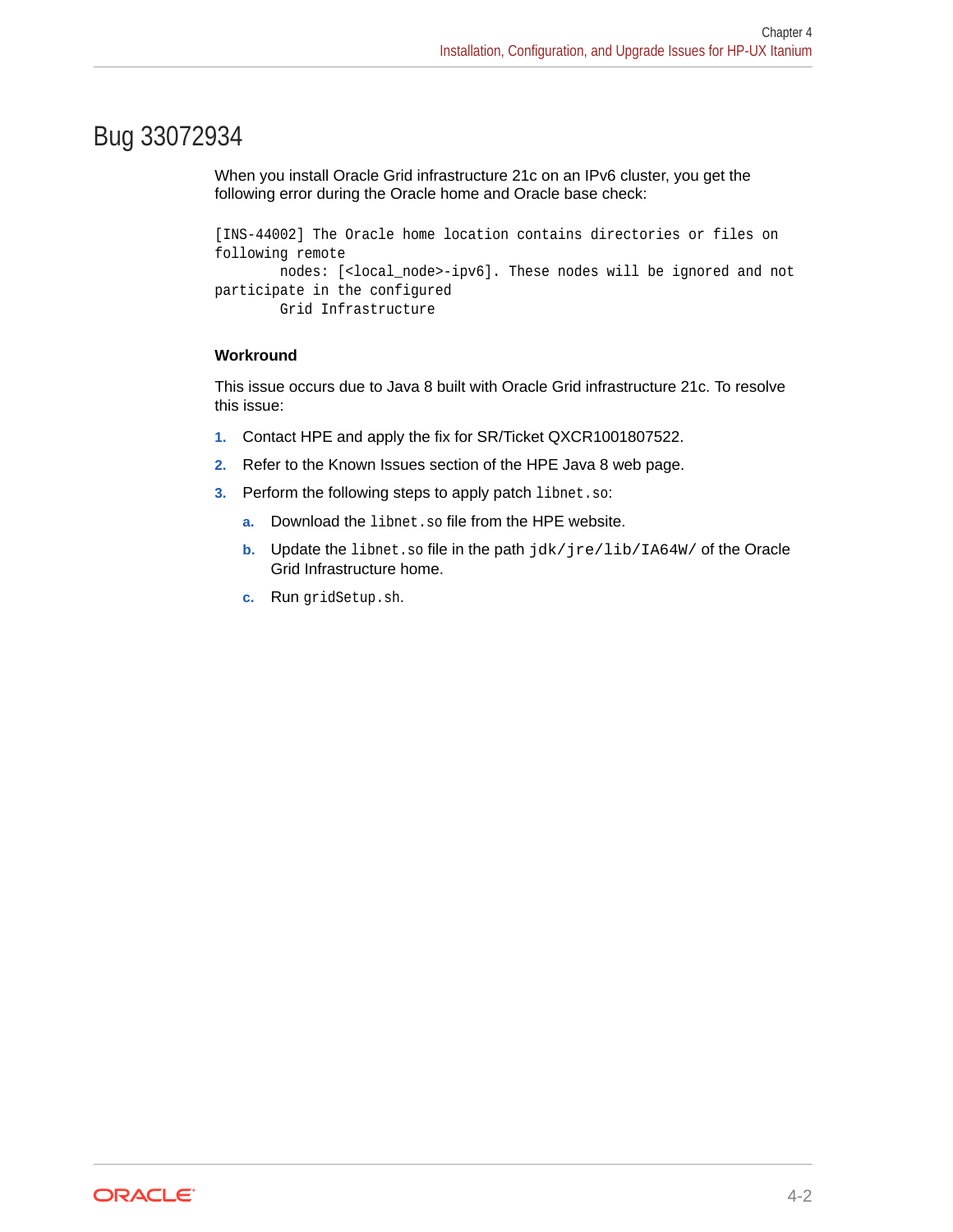# <span id="page-17-0"></span>5

# Issues Affecting Microsoft Windows for Oracle Database 21c

These topics contain last-minute features and changes for Microsoft Windows for Oracle Database 21c.

- Product Support for Microsoft Windows The following product or feature is supported for Oracle Database 21c.
- Installation, Configuration, and Upgrade Issues for Microsoft Windows These topics describe information about issues that affect Oracle Database installation, configuration, and upgrade.

# Product Support for Microsoft Windows

The following product or feature is supported for Oracle Database 21c.

#### **Multithreaded Oracle Database Model**

The multithreaded Oracle Database model is supported.

#### **Related Topics**

• *Oracle Database Administrator's Reference Guide for Microsoft Windows*

# **Installation, Configuration, and Upgrade Issues for Microsoft Windows**

These topics describe information about issues that affect Oracle Database installation, configuration, and upgrade.

- [Bug 31618110](#page-18-0)
- [Bug 31623788](#page-18-0)
- [Bug 31624542](#page-18-0)
- [Bug 31654946](#page-18-0)
- [Bug 31660201](#page-19-0)
- [Bug 31666299](#page-19-0)
- [Bug 32987272](#page-19-0)
- [Bug 33030281](#page-19-0)
- [Bug 33169497](#page-20-0)
- [Bug 33212356](#page-20-0)
- [Bug 33279556](#page-20-0)

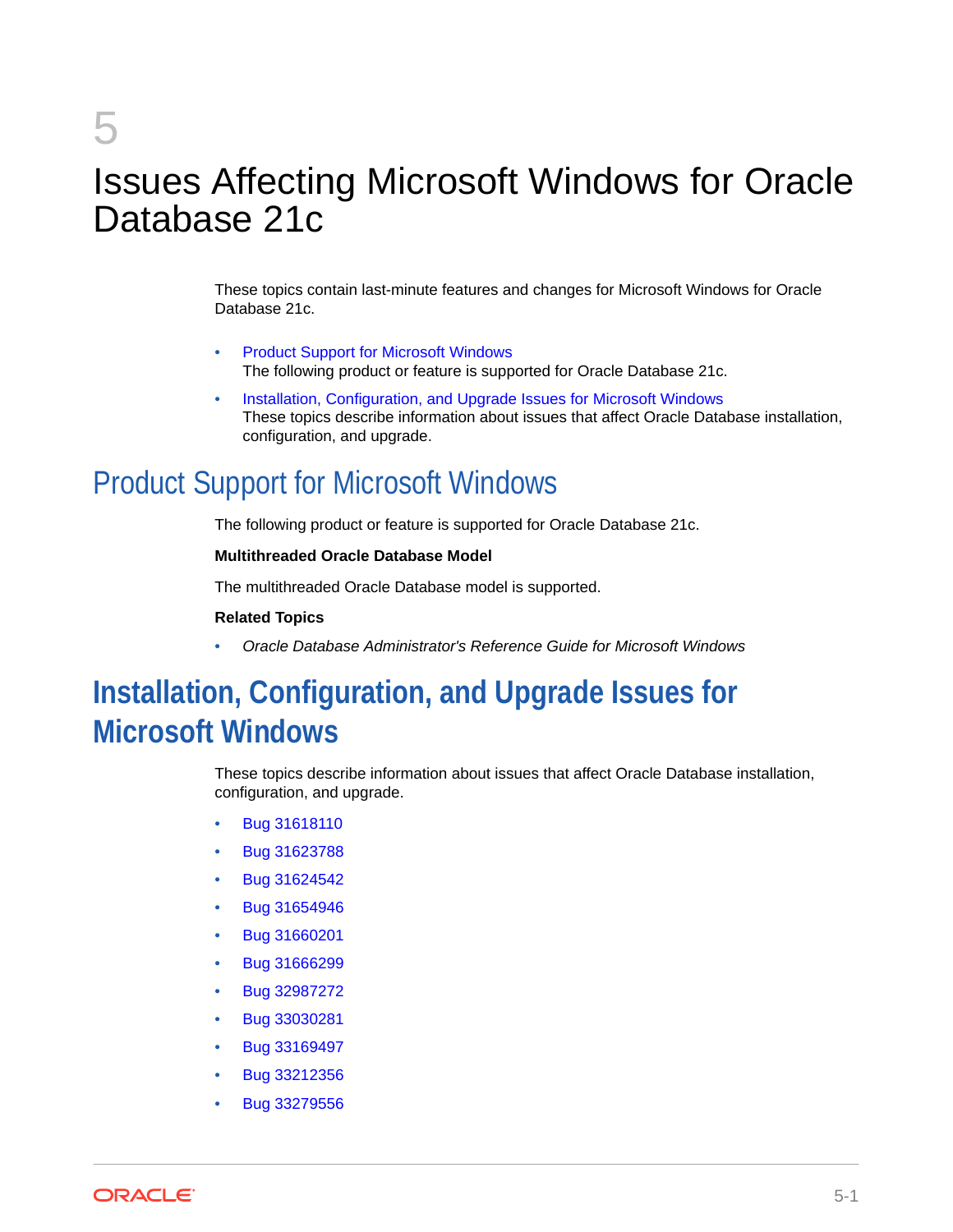#### • [Bug 33382160](#page-21-0)

### <span id="page-18-0"></span>Bug 31618110

tfactl help with invalid parameters display the results but did not return any invalid argument error.

#### **Workaround**

Download the latest Oracle Autonomous Health Framework (AHF) from My Oracle Support note 2550798.1 and upgrade Oracle Autonomous Health Framework (AHF).

[https://support.oracle.com/epmos/faces/DocContentDisplay?](https://support.oracle.com/epmos/faces/DocContentDisplay?id=2550798.1&parent=DOCUMENTATION&sourceId=USERGUIDE) [id=2550798.1&parent=DOCUMENTATION&sourceId=USERGUIDE](https://support.oracle.com/epmos/faces/DocContentDisplay?id=2550798.1&parent=DOCUMENTATION&sourceId=USERGUIDE)

### Bug 31623788

Oracle Autonomous Health Framework (AHF) and Trace File Analyzer (TFA) tfactl print configuration does not update the configuration value in all nodes.

#### **Workaround**

Download the latest Oracle Autonomous Health Framework (AHF) from My Oracle Support note 2550798.1 and upgrade Oracle Autonomous Health Framework (AHF).

[https://support.oracle.com/epmos/faces/DocContentDisplay?](https://support.oracle.com/epmos/faces/DocContentDisplay?id=2550798.1&parent=DOCUMENTATION&sourceId=USERGUIDE) [id=2550798.1&parent=DOCUMENTATION&sourceId=USERGUIDE](https://support.oracle.com/epmos/faces/DocContentDisplay?id=2550798.1&parent=DOCUMENTATION&sourceId=USERGUIDE)

### Bug 31624542

tfactl access add -group is not supported, but the document contains details to add the user group.

#### **Workaround**

Download the latest Oracle Autonomous Health Framework (AHF) from My Oracle Support note 2550798.1 and upgrade Oracle Autonomous Health Framework (AHF).

[https://support.oracle.com/epmos/faces/DocContentDisplay?](https://support.oracle.com/epmos/faces/DocContentDisplay?id=2550798.1&parent=DOCUMENTATION&sourceId=USERGUIDE) [id=2550798.1&parent=DOCUMENTATION&sourceId=USERGUIDE](https://support.oracle.com/epmos/faces/DocContentDisplay?id=2550798.1&parent=DOCUMENTATION&sourceId=USERGUIDE)

# Bug 31654946

tfactl diagcollect -collectdir -help command starts collecting reports instead of displaying the help.

#### **Workaround**

Download the latest Oracle Autonomous Health Framework (AHF) from My Oracle Support note 2550798.1 and upgrade Oracle Autonomous Health Framework (AHF).

[https://support.oracle.com/epmos/faces/DocContentDisplay?](https://support.oracle.com/epmos/faces/DocContentDisplay?id=2550798.1&parent=DOCUMENTATION&sourceId=USERGUIDE) [id=2550798.1&parent=DOCUMENTATION&sourceId=USERGUIDE](https://support.oracle.com/epmos/faces/DocContentDisplay?id=2550798.1&parent=DOCUMENTATION&sourceId=USERGUIDE)

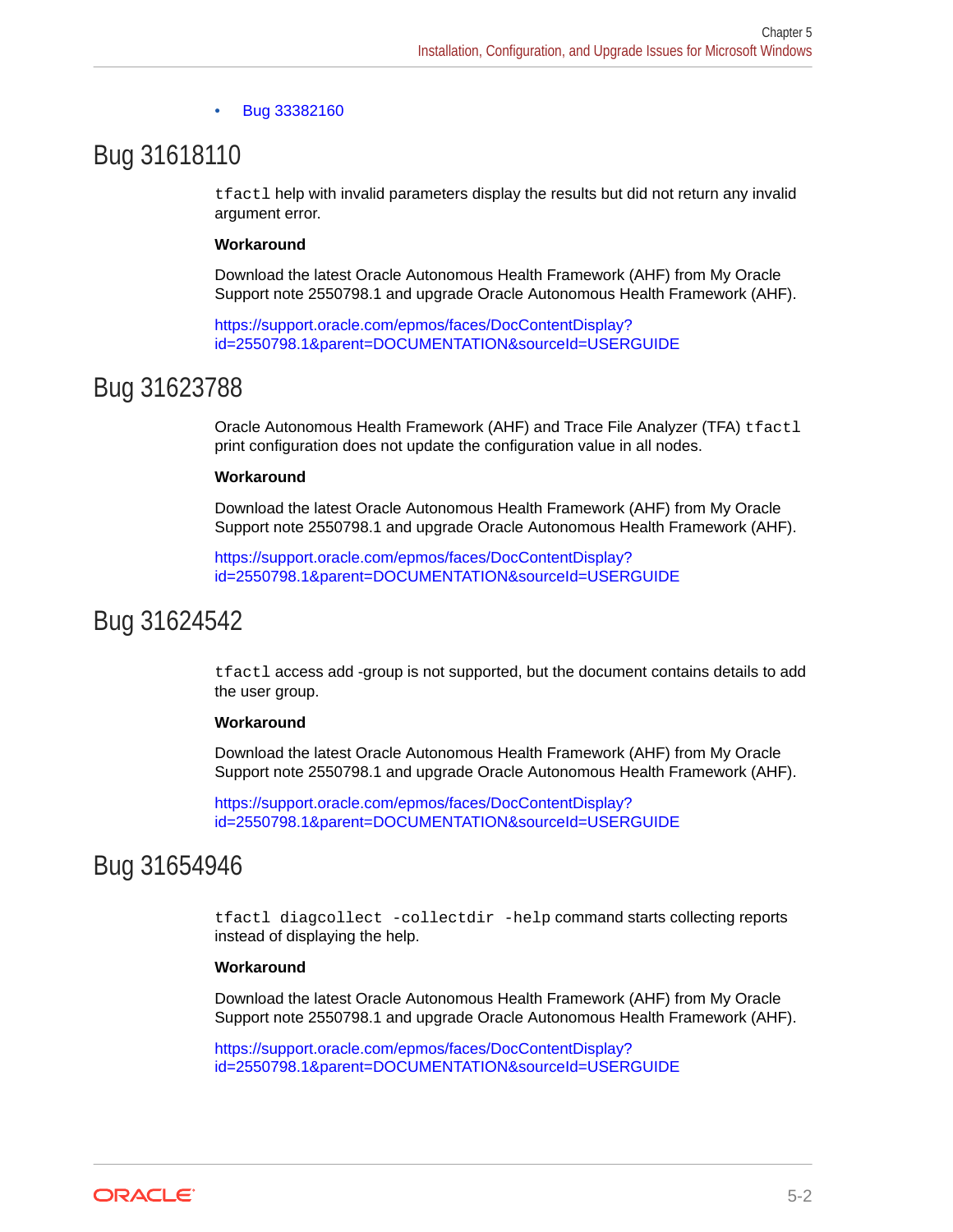# <span id="page-19-0"></span>Bug 31660201

tfactl does not uninstall Trace File Analyzer (TFA) in all the nodes, it uninstalls only in the local node.

#### **Workaround**

Download the latest Oracle Autonomous Health Framework (AHF) from My Oracle Support note 2550798.1 and upgrade Oracle Autonomous Health Framework (AHF).

[https://support.oracle.com/epmos/faces/DocContentDisplay?](https://support.oracle.com/epmos/faces/DocContentDisplay?id=2550798.1&parent=DOCUMENTATION&sourceId=USERGUIDE) [id=2550798.1&parent=DOCUMENTATION&sourceId=USERGUIDE](https://support.oracle.com/epmos/faces/DocContentDisplay?id=2550798.1&parent=DOCUMENTATION&sourceId=USERGUIDE)

### Bug 31666299

tfactl analyze command does not give results and returns errors in the log.

#### **Workaround**

Download the latest Oracle Autonomous Health Framework (AHF) from My Oracle Support note 2550798.1 and upgrade Oracle Autonomous Health Framework (AHF).

[https://support.oracle.com/epmos/faces/DocContentDisplay?](https://support.oracle.com/epmos/faces/DocContentDisplay?id=2550798.1&parent=DOCUMENTATION&sourceId=USERGUIDE) [id=2550798.1&parent=DOCUMENTATION&sourceId=USERGUIDE](https://support.oracle.com/epmos/faces/DocContentDisplay?id=2550798.1&parent=DOCUMENTATION&sourceId=USERGUIDE)

### Bug 32987272

Oracle Trace File Analyzer (TFA) was not installed, but validateenv shows "TFA Successfully installed".

#### **Workaround**

Download the latest Oracle Autonomous Health Framework (AHF) from My Oracle Support note 2550798.1 and upgrade Oracle Autonomous Health Framework (AHF).

[https://support.oracle.com/epmos/faces/DocContentDisplay?](https://support.oracle.com/epmos/faces/DocContentDisplay?id=2550798.1&parent=DOCUMENTATION&sourceId=USERGUIDE) [id=2550798.1&parent=DOCUMENTATION&sourceId=USERGUIDE](https://support.oracle.com/epmos/faces/DocContentDisplay?id=2550798.1&parent=DOCUMENTATION&sourceId=USERGUIDE)

### Bug 33030281

When you upgrade Grid Infrastructure Management Repository (GIMR) home from a lower home version to Oracle Database 21c, it fails with the following error message:

```
INS-20801.
If the user list in ACL of the mgmtdb resource is empty.
```
#### **Workaround**

Modify the ACL attribute of the mgmtdb resource using the crsctl command. Add the owner of the mgmtdb resource to the user list in the ACL of mgmtdb. When the user list is updated in ACL of the mgmtdb resource, upgrade GIMR.

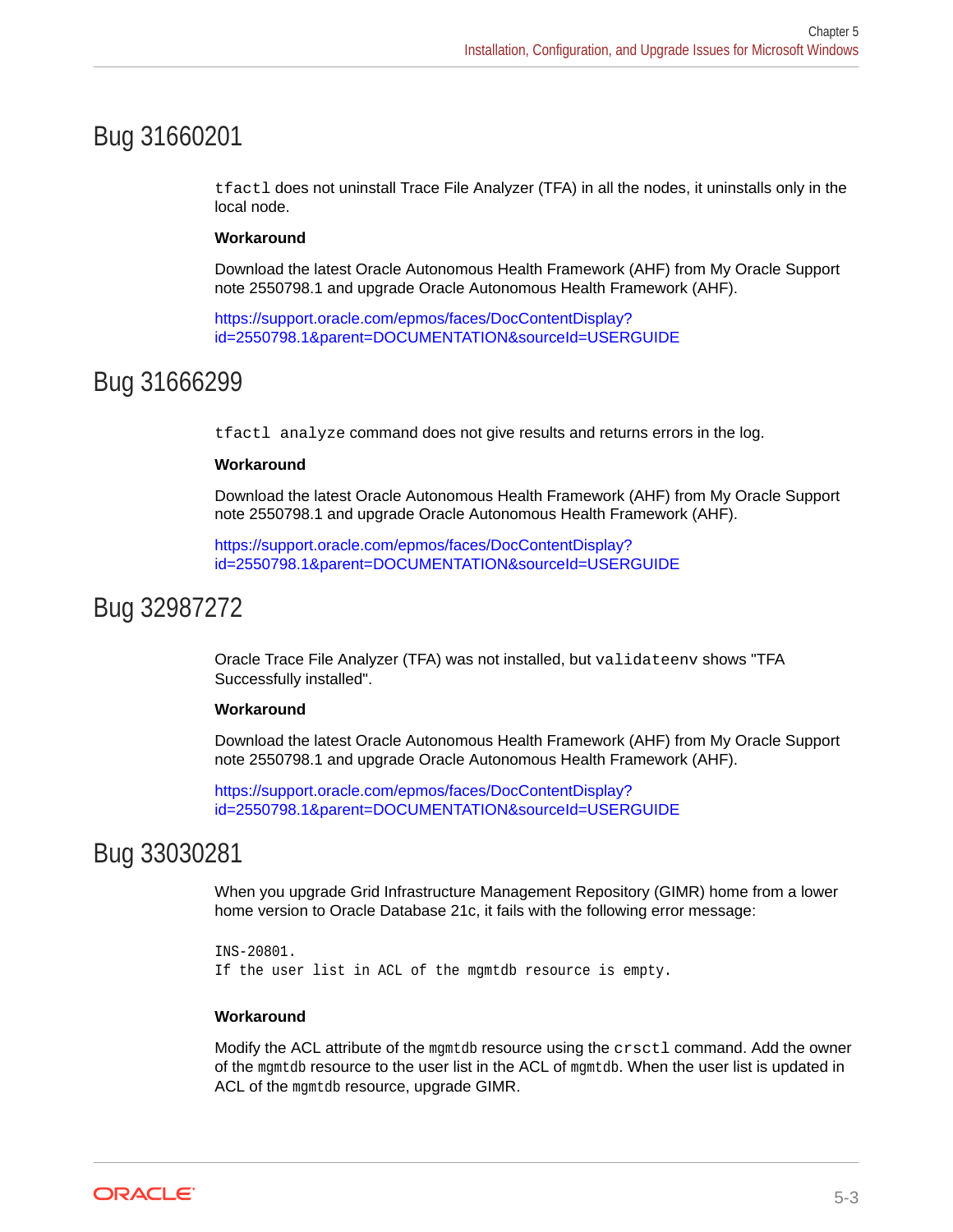<span id="page-20-0"></span>Run this command to retrieve the ACL of the resource:

```
crsctl getperm res ora.mgmtdb
          Name: ora.mgmtdb
          owner:nt 
authority\system:rwx,pgrp::r-,other::r--,group:ORA_INSTALL:r-x,user:nt 
authority\system:rwx
```
If the user list is empty in the ACL retrieved for the mgmtdb resource, then add the owner of the mgmtdb resource to the user list in ACL.

Run this command to modify or add the user list in the ACL command:

```
crsctl setperm resource ora.mgmtdb -u "user:nt authority\system:rwx" -
unsupported
```
### Bug 33169497

tfactl analyze command does not work and returns an error.

#### **Workaround**

Download the latest Oracle Autonomous Health Framework (AHF) from My Oracle Support note 2550798.1 and upgrade Oracle Autonomous Health Framework (AHF).

[https://support.oracle.com/epmos/faces/DocContentDisplay?](https://support.oracle.com/epmos/faces/DocContentDisplay?id=2550798.1&parent=DOCUMENTATION&sourceId=USERGUIDE) [id=2550798.1&parent=DOCUMENTATION&sourceId=USERGUIDE](https://support.oracle.com/epmos/faces/DocContentDisplay?id=2550798.1&parent=DOCUMENTATION&sourceId=USERGUIDE)

### Bug 33212356

Creating a gold image operation fails and returns the following error:

[INS-32700] The gold image creation failed.

#### **Workaround**

Set the TEMP environment variable to  $c:\$  or  $c:\$  Temp before performing the createGoldImage operation.

### Bug 33279556

On a pure IPv6 Windows environment, the IPv6 addresses fail to resolve during the SCAN verification check due to a known issue.

#### **Workaround**

Apply a one off patch explicitly on such an IPv6 environment to ensure that the Java code attempting to resolve the IPv6 addresses uses the correct network property when you start the Java Virtual Machine (JVM) by running the prerequisite checks.